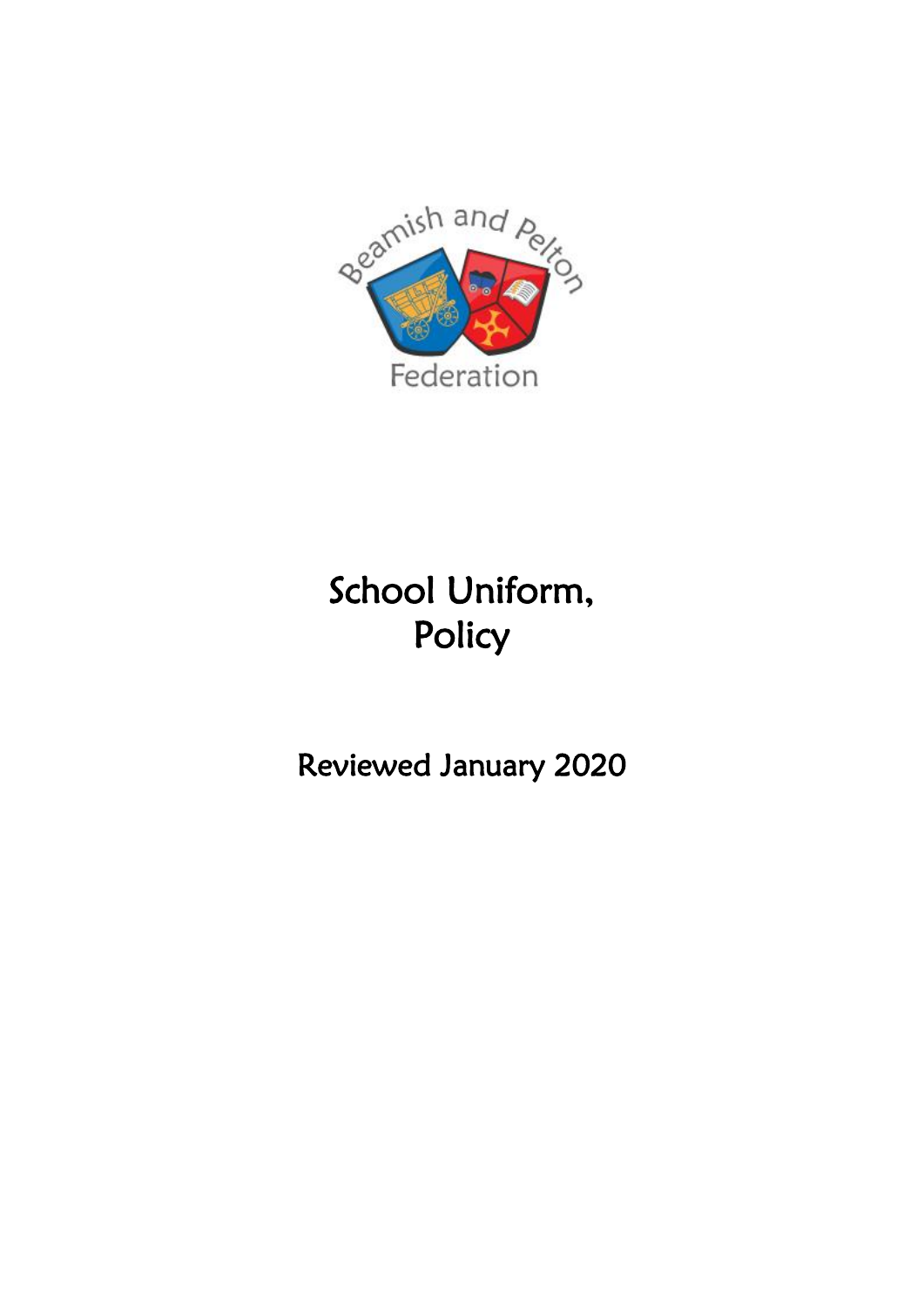# Introduction

It is our school policy that all children wear school uniform when attending school, representing the school, or when participating in a school organised event outside of our normal school hours. A complete list of our school uniform can be found attached to this policy and also in our School Prospectus. This policy was written by the Governors Every Child Matters Committee taking reference from local and national guidance.

# Aims & Objectives

We believe our policy is important because:

- It promotes a sense of pride in our schools;
- It encompasses a sense of feeling of community and belonging;
- It is practical and smart:
- It identifies children to our school:
- It is not distracting in class (i.e. reduces fashion competition between children);
- It allows our children to feel equal to their peers in terms of appearance;
- It is regarded as suitable wear for school and good value for money, by most parents/carers;
- It has been designed with health and safety in mind.

# Jewellery

On health and safety grounds, we do not allow children to wear jewellery other than wristwatches in our school. Watches should be sensible in style and design and should always be removed for physical activity.

Parents/carers should note that if they intend to have their child's ears pierced, this should be done at the start of the summer holidays, so they have time to heal. If this is not the case, the child will have to refrain from all physical activity including that at playtime and lunchtime until the earrings can be removed.

If a child comes into school in any jewellery they will be told to remove it. It will be put into an envelope and a parent/carer will have to collect it from the main office. If a pupil is unable to remove any earrings, a parent/carer will be asked to come into school to remove them.

#### **Haircuts**

Our school advises a sensible approach to haircuts and styles. Long hair on both girls and boys should be tied back neatly in bands/ bobbles in natural or the school colours. We advise that children should not have haircuts that could serve as a distraction to others – for example tramlines.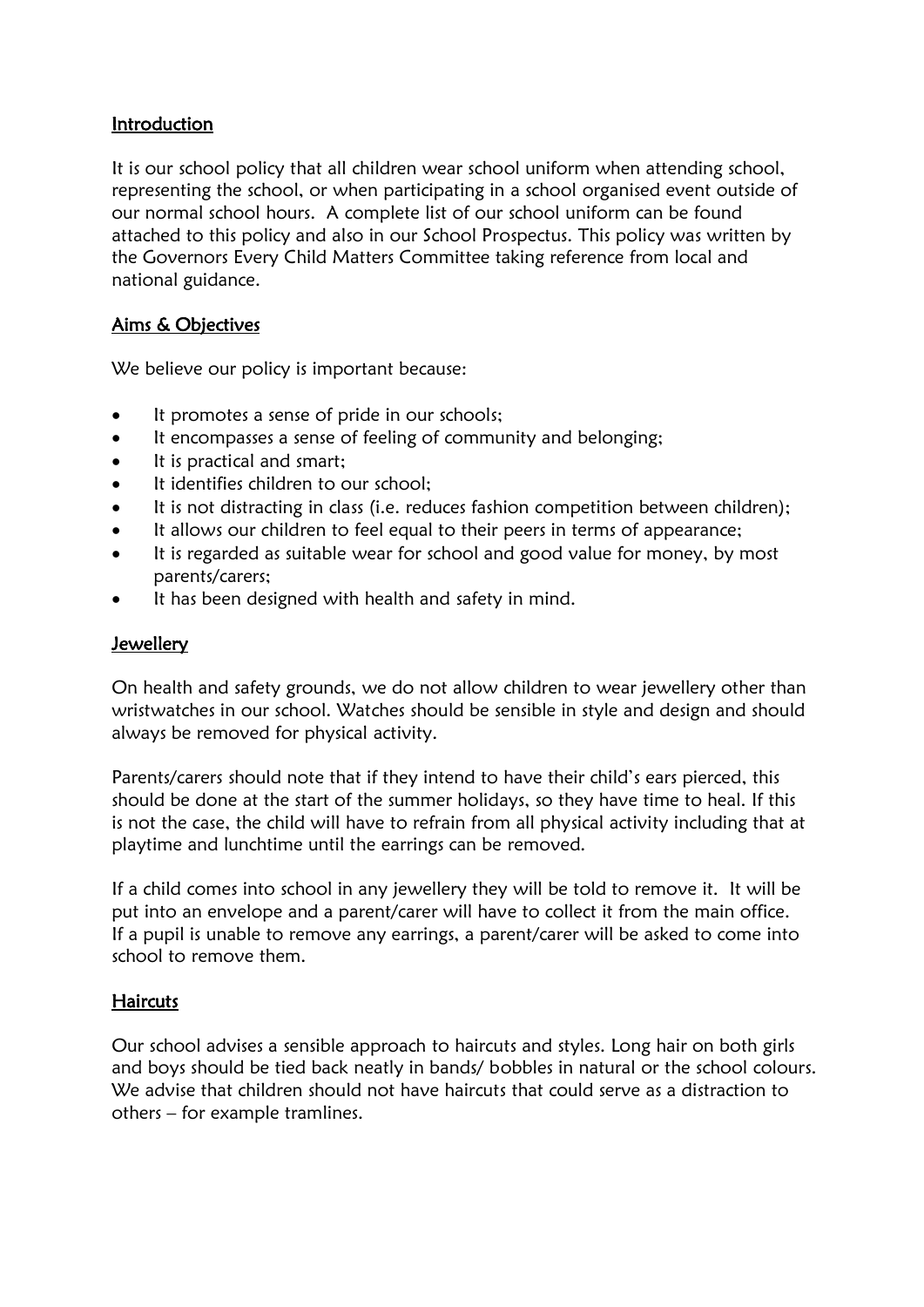# Fashion Items / Other

Fashion accessories such as nail vanish, make-up and tattoos/ transfers are not permitted in school.

## Footwear

We want our children to have a smart appearance with our school uniform. Shoes should be sensible, sturdy and safe for school and socks should always be worn. Many types of footwear (especially girls' fashion shoes with heels) are a potential source of accidents in school, especially in the playground.

We therefore require all our children to wear flat black shoes (or sandals in the school colours, only in summer months). It is not advised that trainers should be worn as school shoes as they can get very hot and often have a heavy tread which brings mud into school.

Children must have a change of footwear for PE activities.

# Non Compliance

If a child comes into school not wearing our uniform, the child may be asked to change into suitable uniform from lost property, and for it to be returned to school at home time.

## The Role of the Parent/Carer

We ask all parents/carers who send their children to our school for their support of the policy. We believe parents/carers have a duty to send their children to school correctly dressed and ready for their daily schoolwork. Parents/carers should ensure that their child has the correct uniform and that it is clean and in good repair.

If any parent/carer would like our school to modify this policy, they should make representation, in the first instance, to the headteacher.

Our school welcomes children from all backgrounds and faith communities. If there are serious reasons, for example religious objections, why parents/carers want their child to wear clothes that differ from the school uniform the school will look sympathetically at such requests.

Similarly, should an item of school uniform prove problematic for a pupil with disabilities then parents/carers are invited to draw this to the attention of the headteacher. The school will not treat pupils with disabilities unfavourably.

# The Role of Governors

The Governing Body supports the headteacher in implementing the School Uniform Policy. It considers all representations from parents/carers regarding this policy, and liaises with the headteacher to ensure that the policy is implemented fairly together with sensitivity.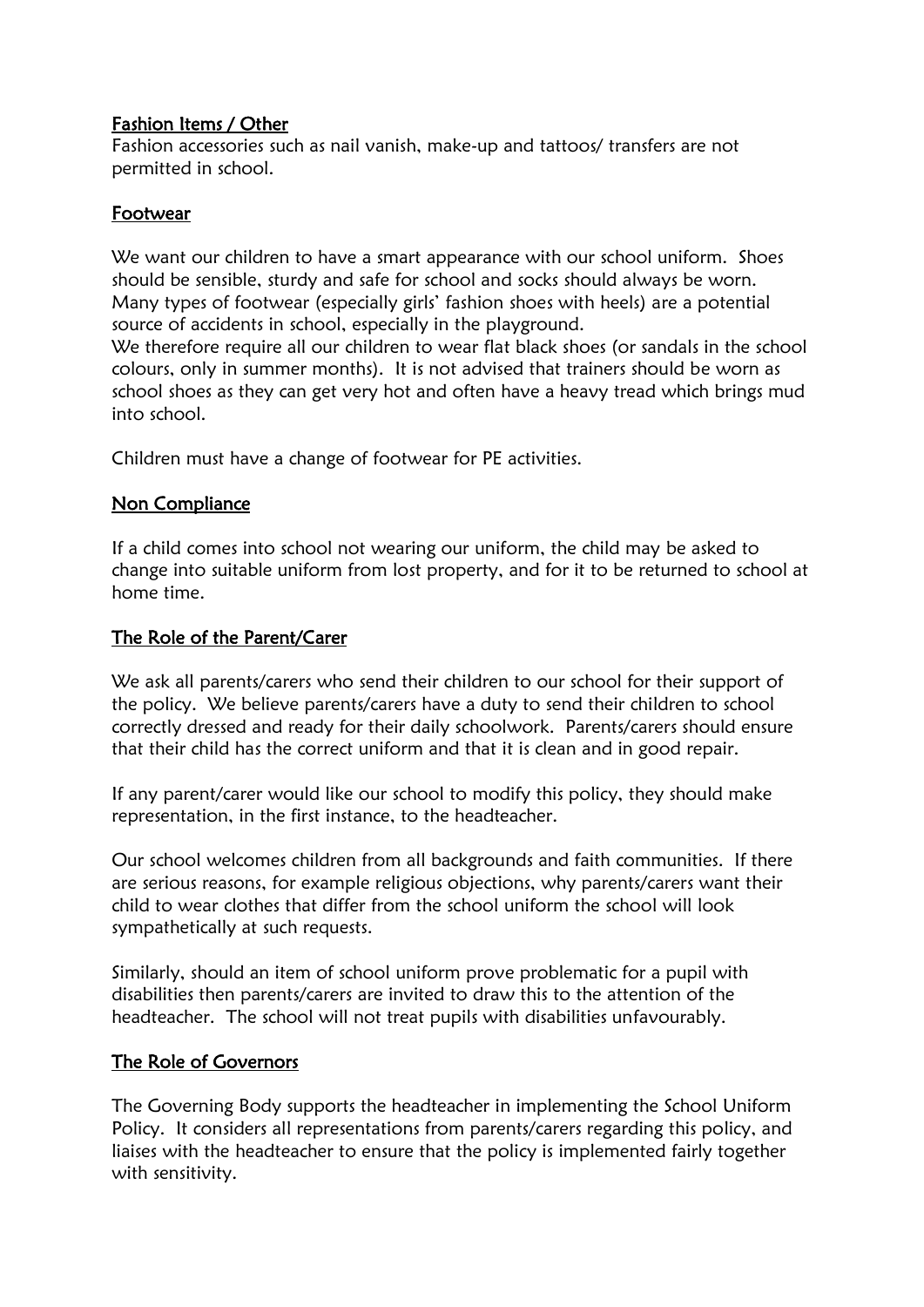It is the Governors' responsibility to ensure that the school uniform meets all national regulations concerning equal opportunities, and that our school uniform policy is consistent with our policy on equal opportunities.

Governors ensure that the school uniform policy helps children to dress sensibly, in clothing that is hardwearing, safe and practical.

Durham County Council administers the School Benevolent Fund for County Durham. This is a registered charity which offers a grant towards the clothing and shoes for school pupils. Further details about this Fund can be sought from Mrs Stavers the Parent Support Advisor at school or by directly contacting: School Benevolent Fund, CYPS, County Hall, County Durham, DH1 5UJ and also on 0191 3836610.

## Monitoring and review

When monitoring this policy, through our Committee work, the Governing Body will:

- Seek the views of parents/carers, to be sure that they agree and support our policy;
- Consider, with the headteacher, any requests from parents/carers for individual children to have special dispensations;
- Require the headteacher to report to the Governors on the way the policy is being implemented.

This policy will be reviewed by the Governing Body every two years, or earlier – if considered necessary.

Signed:

Date: